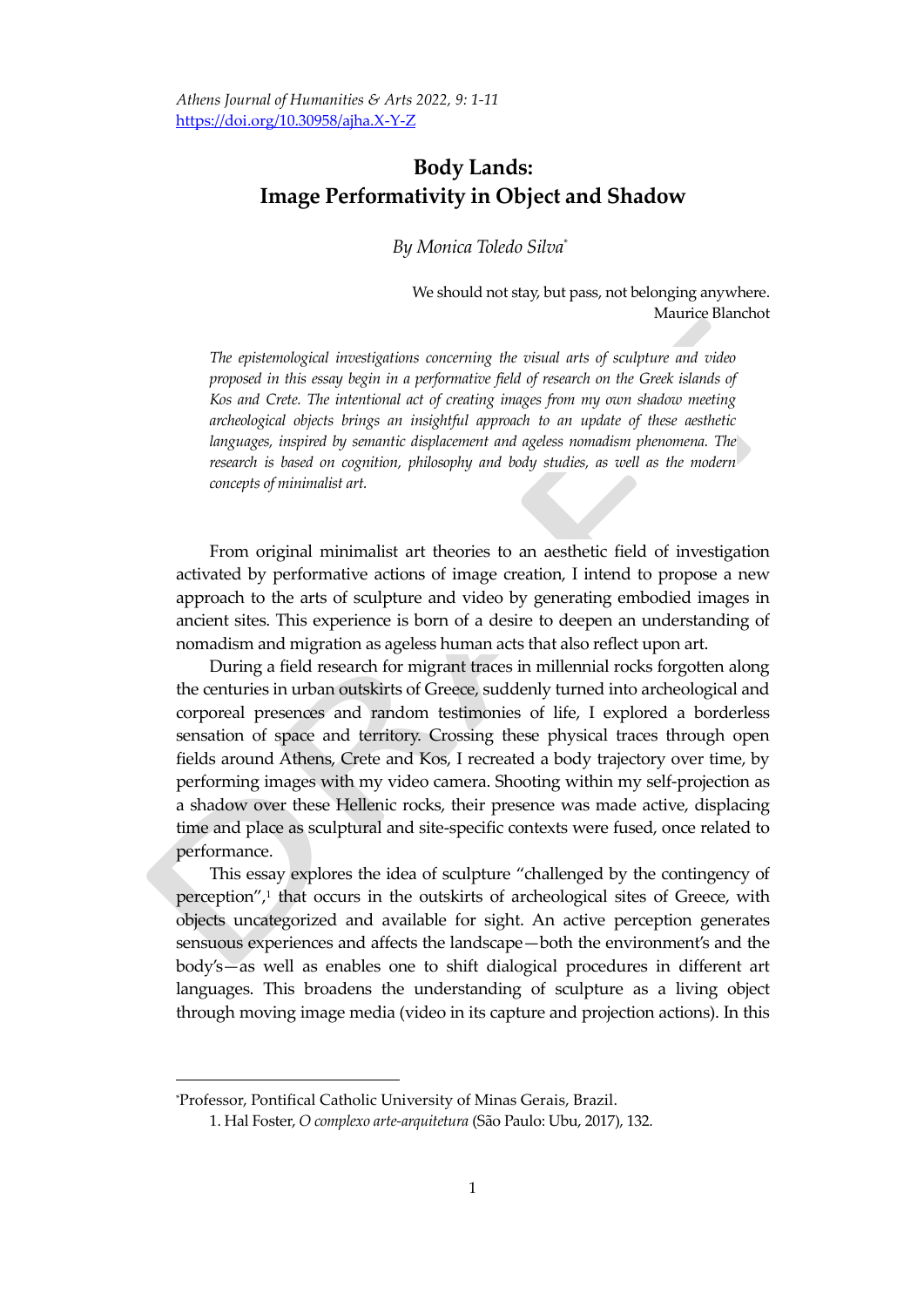context the essay also intends to displace formal notions of both site-specific and land art.

This practice of tracing absent bodies (embodied as objects, i.e. the ancient rocks) offers a space of interaction where an imagined map is created by both presences. To inhabit timeless gestures brings a performative body in a visual form —my presence as a shadow plays with an absent figure (the material vestige)— which plays in the video language; an emergent time and place embody a nomadic being (myself).

Art practices related to this embodied field experience proposition were presented as two video installations, *Tracing Mermaids* (Artist Residence Mudhouse, in Crete/GR, 2018), and in 2019 as *Body Lands* (during the Winter Festival of UFSJ at Adro Arts Gallery, São João del Rei, MG/Brasil). My first intention was to meet new aesthetic experiences moving through those unknown lands in order to challenge grounded fields of visual arts, more especially sculpture and video, engaged to embodied performance.

Body's intentional presence, made visible, activates imagination in sensuous contexts. Walking through Crete's mountains, beaches and petroglyph stones left in the open on both Greek islands has been a practice of image creation and connection to other forms of being. Therefore, a discussion about territoriality, active perception, embodied landscapes and performing images, focuses on an expanded understanding of sculpture as both performative and visual.

Minimalist sculpture has qualitative principles applicable to performative procedures of a body practice intended to meet and share a new time and space. Modern notions of displacement apply to this minimalist sculpture in a semiotic context and semantic sphere of body discourses. Corporealities play in sculpture and video—performing images—in an expanded aesthetic experience.

The number of people who have been there over the decades have thus generated other shared experiences with these same objects and will always be unknown (for instance, a child, a homeless person...). In the same way, their events or encounters remain to be imagined. In minimalist arts, the status of meaning and subject are embedded in reality, in a subject/object ambiguity, seen as a phenomenological experience.

Art historian Rosalind Krauss<sup>2</sup> argues that each given meaning "depends on how a being contains a latent experience of simultaneity." As in this context, between states, my presence in a random ancient spot where I meet "sculptural" objects (Hellenic rocks) taken as marks of the presence of bodies who have trod their routes, elaborating a symbolic subject to the object I perceive and recreate.

Minimalist would in this aspect be a contraction and its expansion, beyond recognition, says Michael Fried; "Minimalist work would be somewhere between the object and the monument."<sup>3</sup> The porosity of this artistic language allows the

<sup>2.</sup> Ibid, 57.

<sup>3.</sup> Ibid, 61.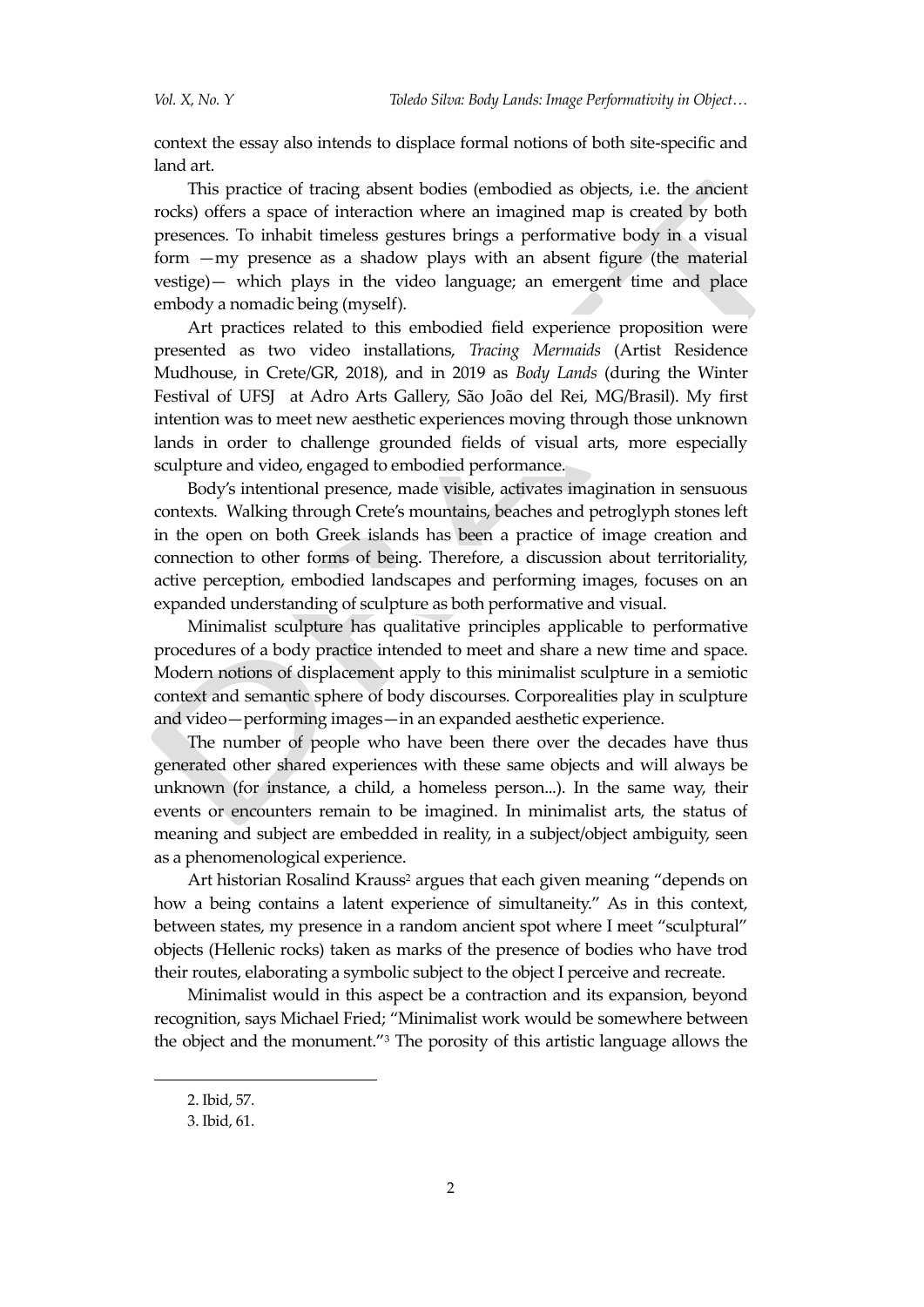encounter of bodies (human and mineral) reversing these original "states" into images and another temporality in an audiovisual piece (Figures 1 and 2).

My relation to Hellenic rocks outside catalogued, named objects affects me as long tracks of unknown presence of bodies—as from migrants who left a trace of their existence in a certain spot—in a visible narrative in body lands, and by this process attests a trajectory.



**Figures 1 and 2.** *Study for the Tracing Mermaids Installation, 2018, Ierapetra/Crete Source:* Monica Toledo Silva.

The practice I experienced by performing encounters, where living bodies are fused in my aesthetic, meets a poststructuralist version that criticizes categories of representation. When I lose my category of subject and turn an image into an object, susceptible to any other body, myself being this other subject, as a body vestige. I meet a Hellenic trace, a rock body, and take it as a presence to my performing acts of affected perception and gesture. Mapped categories are surpassed to inhabit the encounter where we turn transitory and alternate qualities of intention as presence-absence and material images (my body projected as shadow over the object-subject) in simultaneous body presentations.

In this fresh space of encounter, in which we grasp the object "varying positions and spatial context," minimalist art "seeks to discover and project objectuality," as Fried suggests. As another, object as trace, body as image. This essay seeks to qualify presence in sculpture and video as possibilities of an embodied performance, to suggest the phenomenon of nomadism as a timeless human presence.

## **Sculpture as Object**

Richard Serra<sup>4</sup> describes sculpture in terms of a "topological place" delimited "through motion; a dialectic between walking and looking at the landscape."

<sup>4.</sup> Ibid, 167.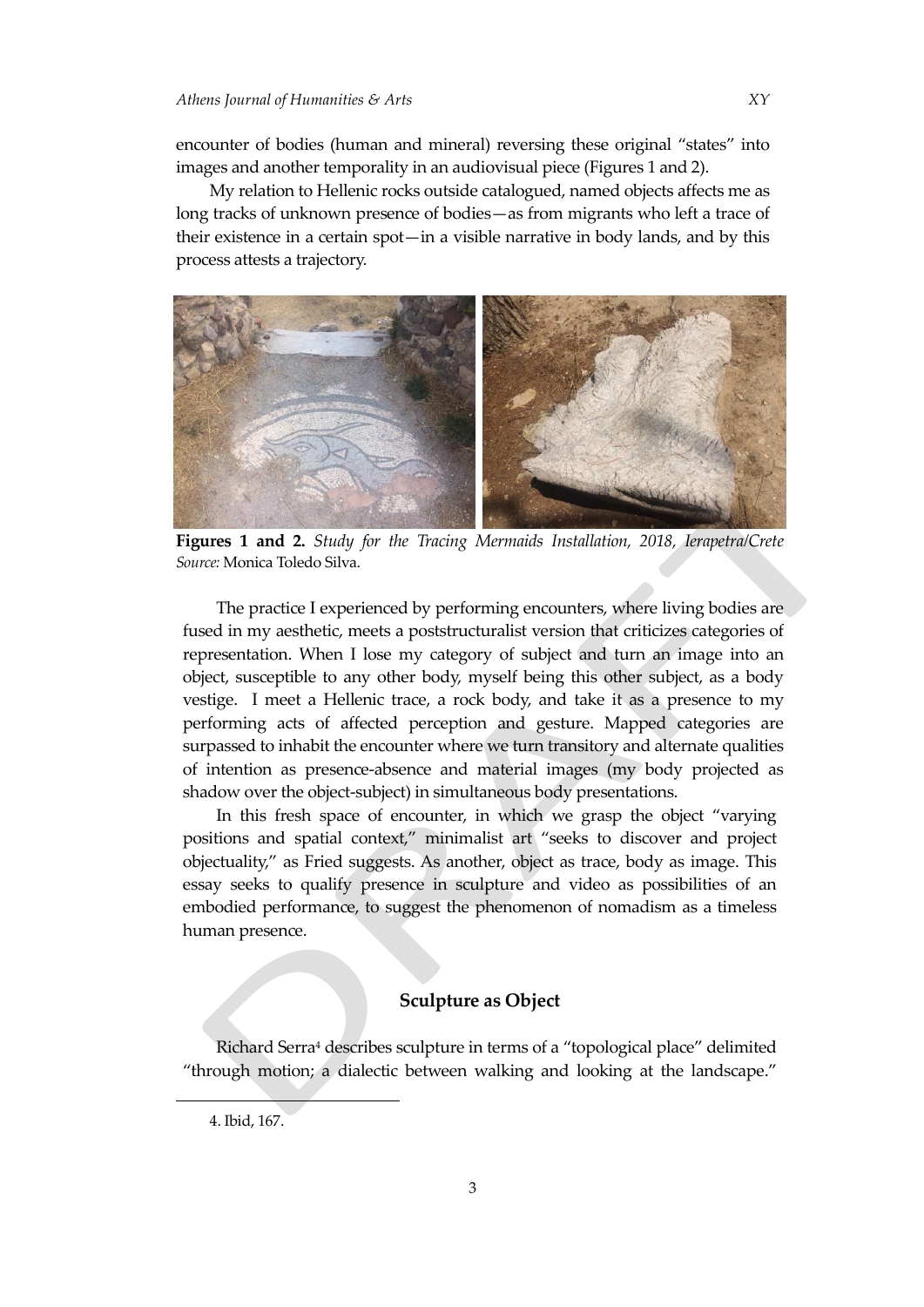Thus, I look for a condition of sculpture in its phenomenological approach; it "exists in primary relation to the body. Not as its representation, but as its activation."

Krauss suggests that "the specificity of a place is not so much its end as its means - its environment is the body in destination." Thus, an object comes to signify the place where it is, and it also reframes this place (affected by "other" presences). Sculpture for Foster <sup>5</sup> would be both subject and local: "an exchange between place and subject, (re)defining the topology of a specific site through the motivation of a specific viewer. An overlap of different spatialities and subjectivities, so that experience can be sensorially retained."

The spatiality of these bodies also assigns us (me and the rocks) new fields of images. My subjected-objected body is present not only by registering the object (the rock subject), but also through my shadow. This, insistently made visible by the island's summer sun, determined my visual presence in the scene I create and provides a simultaneity to another past and present—the Hellenic object and my body. In its insistence on being itself visible in the scene, it illustrates and fulfills a desire to fuse media boundaries of video and sculpture in a visual performance and expands the perception of time itself in this moment of togetherness.

The enunciative dimension of the object—a rock and a material sign—plus an aesthetic temporality of my own image and the past (the mineral-archeological vestige, as in Figure 3), generates a confluent present moment. A performative body in a given place of my passing body leaves a mark of a previous one. Donald Judd also beckons other domains of objects: their presence would imply a new concern with perception—that is, with the subject.<sup>6</sup> Fosters continues: "The contingency of the reception of the body in a particular place and time generates this complex alternation of anticipated futures and reconstructed pasts."

Judd will call "specific objects" a "returning to forms - to volumes - their intrinsic power, inventing forms that would be an obstacle to the whole process of belief before the object."<sup>7</sup> The detachment of the object from its statute—of an Hellenic ruin, a rock, a minimalist sculpture, a scenic object or material vestige grants its intervention in space, a place to be territorialized by my gesture, performed as shadow (Figure 4). Subjects guarantee present objects an existence of their own; the imaging production is related to this nature of sensuous attributions of power and availability for exchanges.

Plus, when in my performing path I come across an object which I take as a subject—a lived body—it is in my desire to generate an availability for exchanges in an aesthetic form (as a sense of belonging, cognitive or epistemological possibilities of engagement). In this way I am also taken as an object, being some sort of existence to the emerged in this place of exchange and expanded temporality.

<sup>5.</sup> Ibid, 42.

<sup>6.</sup> Ibid, 59.

<sup>7.</sup> Ibid, 41, 46.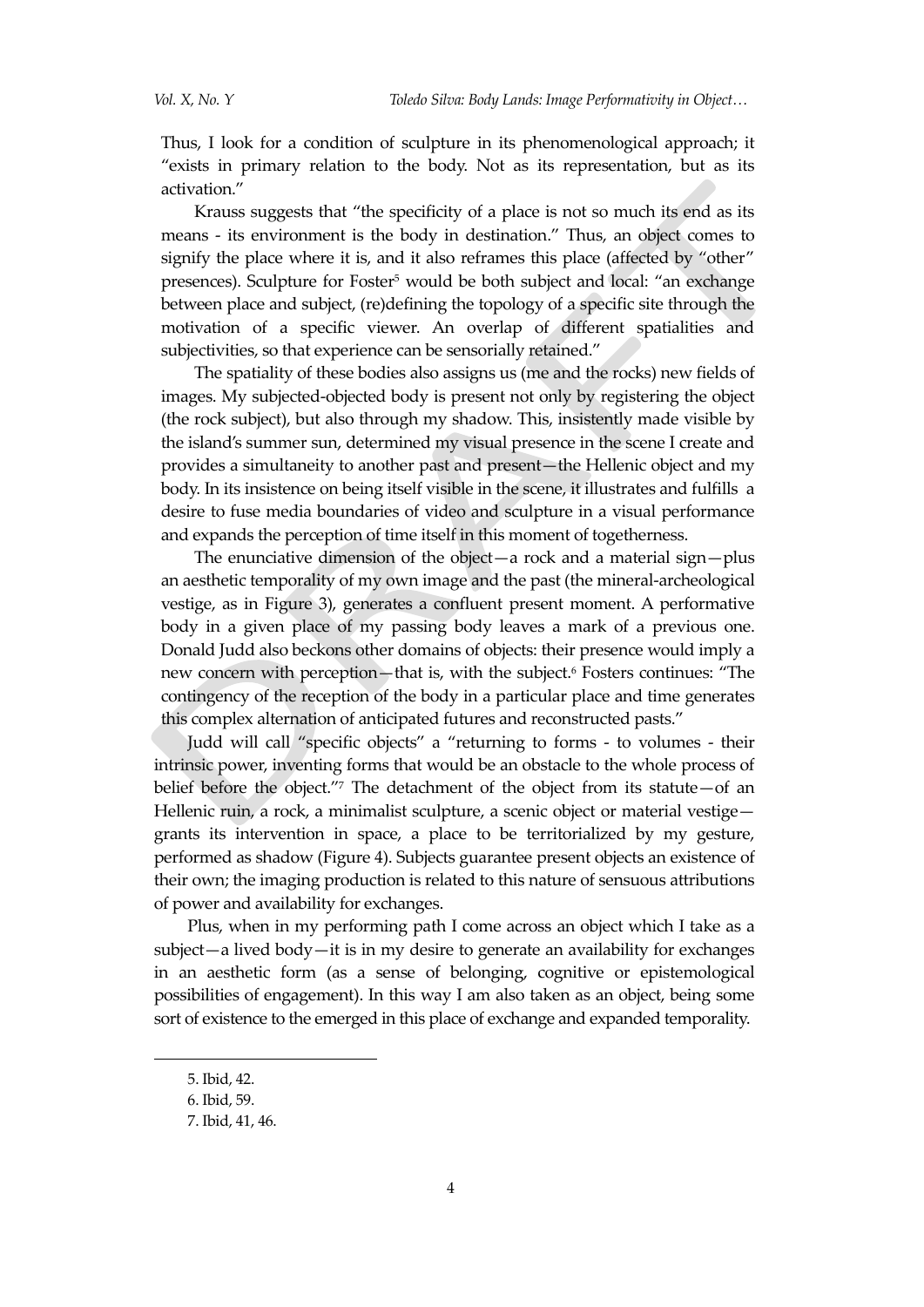

**Figures 3 and 4.** *Study for the Tracing Mermaids Installation, 2018, Ierapetra/Crete Source:* Monica Toledo Silva.

This tension between the autonomy of an artistic language and its dispersion in a new relational context reminds us of Barthes (1968): "I, who see, become part of the landscape I see." The sculpture in the extended field, as presented by Krauss (1978), ignores this act of simultaneously perceiving and acting of embodying and involving the encounter to a third place of creating sense where both bodies are transformed (through my intentional-disturbing presence). The object (rock) becomes sculpture through my gaze that sees it as a body trace, a subject attested by the video performing traces modeled by the action of time; a materiality over the centuries which also lost its original meaning.

"Only when stable as a format can the work suspend objectivity, transcend literalism, and acquire the quality of being present."<sup>8</sup> Aligned to this, Morris also conceives of shifting the focus from the object to the situation. Objectuality becomes experience: the sculpture is turned into subject in presence and performance (in this work, in visuality) of my body.

Considering that our body expresses singular and diverse modes of presentation of the self, I am myself a multiplicity of others, embodied at the intersection of "components of partial utterances on all sides of individual identity."<sup>9</sup> This partial otherness focuses beyond identification, and the very genesis of enunciation is taken up by the flow of "processual creation."

This is the connection that defines site-specific art: it is not the site that would have a specificity, nor the work, but the connection. It is the displacement that raises the question of the site of the work. Says Cauquelin: <sup>10</sup> displacement "embodies contingency, linear causality, the weight of states of affairs and meanings that beset us with a choice of irreversibility and singularization." The displacement of my body is recorded by the encounter with an embodied other (an actual mineral existence, yet a rock body)—a materiality of its own displace. Therefore, this trajectory is exposed in a video installation as an event.

<sup>8.</sup> Ibid, 63.

<sup>9.</sup> Felix Guattari, *As três ecologias* (Campinas: Papirus, 2011), 97, 123.

<sup>10.</sup> Anne Cauquelin, *Frequentar os incorporais* (São Paulo: Martins Fontes, 2008), 72.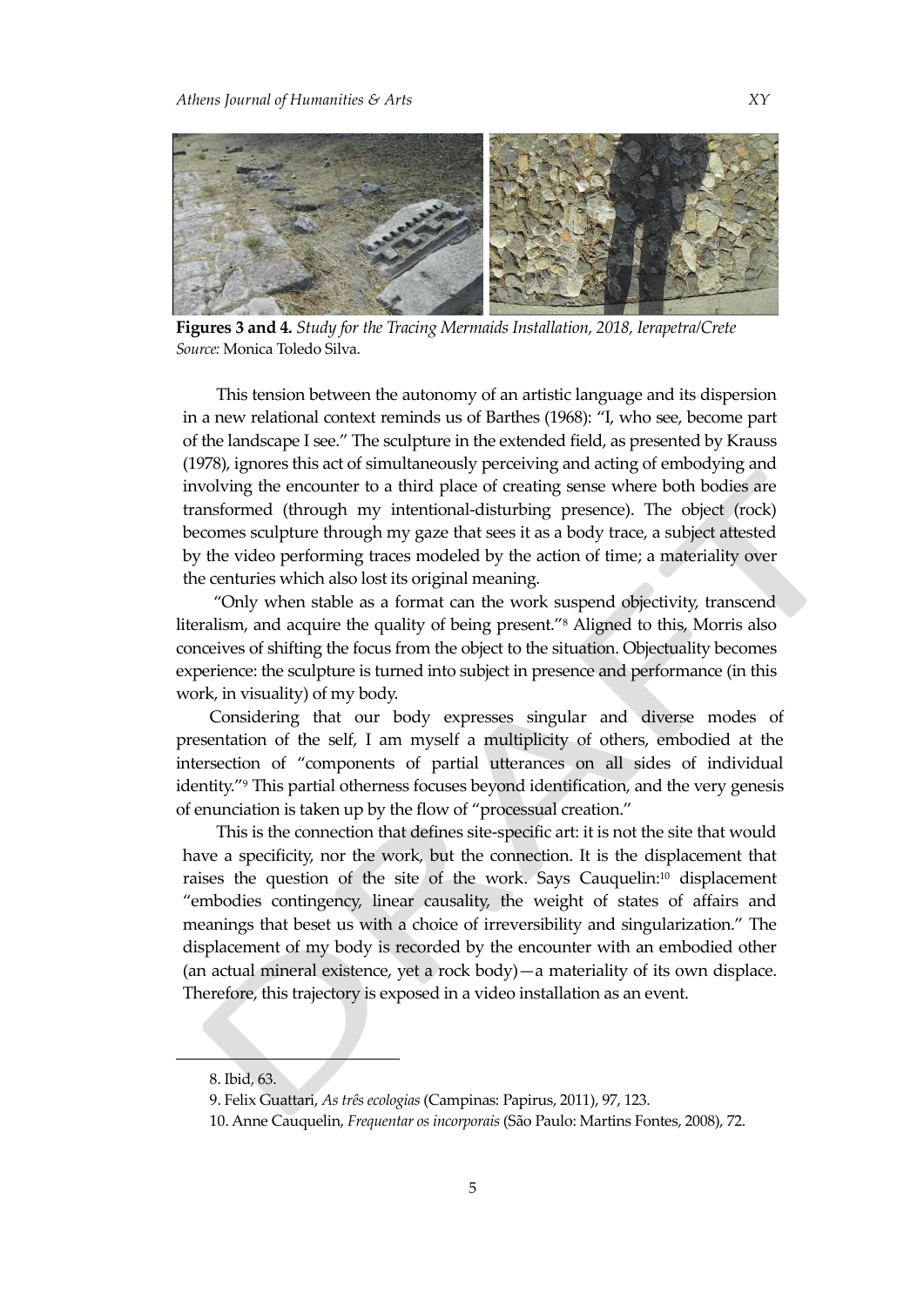$\overline{a}$ 

#### **A Timeless Presence: Rock Bodies**

Since the Middle Ages, theologians feel the need to distinguish the concept of *imago* from *vestigium*: what is visible around us should be seen as the trace of a lost resemblance. Heidegger has defined the "fundamental mode of feeling in every situation: the revelation that privileges the being-there." In this being, nothing will be definitive: "life will no longer be there but elsewhere, where the body will be dreamed, somewhere."<sup>11</sup>

Visibility processes the forms through which we share our experiences, which includes impermanence and a multitude of inner actions. "Movement is both sign and symptom that all presence is haunted by disappearance and absence. This stepping into invisibility of both movement and presence generates a new nervousness within the project of writing performativities."<sup>12</sup>

For Tony Smith<sup>13</sup> a minimalist sight is a dialectical image that carries a latency. This frustrates an iconographic analysis that considers it a symbol or allegory, since it demands a perceptive, expanded attention. "The object of the image would only be a component of form, which may also be the medium of expression." In this thread the presentation of the object would be renounced: "art must be liberated from the object, which extends beyond its appearance and through our knowledge of its interior."

An image, a sound, a map, do not speak—they are not communicating devices—but latent enunciators of landscapes (narrativities). Rock bodies as imagined marks of trajectories: singular reality generated through my intention. In body lands I perform affected by the landscape. The imagined and materialized mark (the evidence of the rock) will be the image that I form from my own body through my shadow cast on the subject-object (overlaying the rock). My action generates a spatial duration that triggers an unreported phenomenological process.

In my wanderings I imagine moving narratives while crossing opened fields of archeological unmapped treasures. The image I trace and catch includes me as a shadow. The rock image is its own presence from its previous history in my virtuality and, in this creation of a new spatiality, I map another mode of presence. The space is experienced by this meeting of bodies performing a new cartography, as modes of presence between the rock and the shadow.

In this situated image of a real (virtual, mineral, human) body—rock and shadow, past and present—subjects and objects of themselves, we come across the category of heterogeneity. I present as video pieces a drama that does not represent, a trajectory as a dramaturgy of the body. My path creates a landscape as a mode of presence, and I meet this other body that makes sense in my intention.

<sup>11.</sup> Georges Didi-Huberman, *O que vemos, o que nos olha (*São Paulo: Editora 34, 2013), 40

<sup>12.</sup> Randy Martin, "Dance and its Others," in *Of the Presence of the Body* (ed.) André Lepecki (Wesleyan University Press, 2004).

<sup>13.</sup> Didi-Huberman, *O que vemos, o que nos olha,* 2013, 82, 95.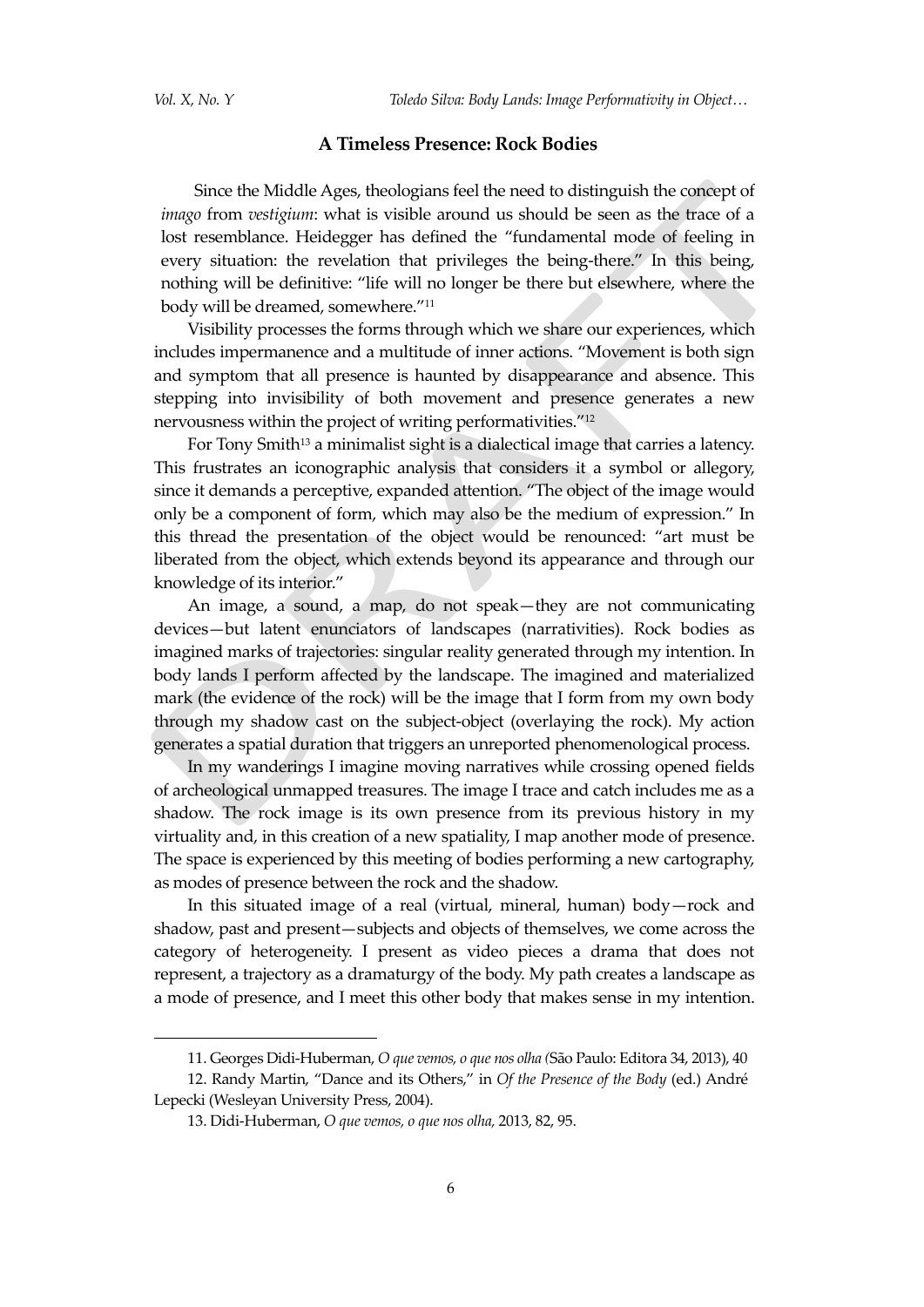The landscape performs in me and I experience a sculpture as a living material (Figures 5 and 6).



**Figures 5 and 6.** *Study for the Tracing Mermaids Installation, 2018, Ierapetra/Crete Source:* Monica Toledo Silva.

Foster beckons art as a sculptural experience in itself, as Serra points it as a "process that modulates by pertinent procedures in motivated structures." These principles are to meet their various systems (metaphysical, scientific, psychoanalytic, animistic), involved in the art experience, bypassing the problem of enunciation. What should be stated in the enunciation are transfers, Serra suggests. 14

According to Guattari, <sup>15</sup> the multiplicity of enunciative instances of the order of polyphony of language can formulate significant breaking points, as well as objects losing their given meaning. A discursive phenomenological approach enables a heterogeneity of manifested expressions. The expression x content reversibility, as an alternative to Saussure-inspired structuralists<sup>16</sup> and in favor of a visual expression, becomes investigative for a body that does not generate a map, but instead moves through random routes. Site, place and presence: the visible as a performed gesture.

If the discontinuity of the places of the body is always given, how can one overcome fissures of the lived space, if it is at the risk that the body will displace

<sup>14.</sup> Foster, *O complexo arte-arquitetura*, 2017, 86, 165.

<sup>15.</sup> Guattari, *As três ecologias*, 2011, 31, 39.

<sup>16.</sup> Ibid, 34, 85.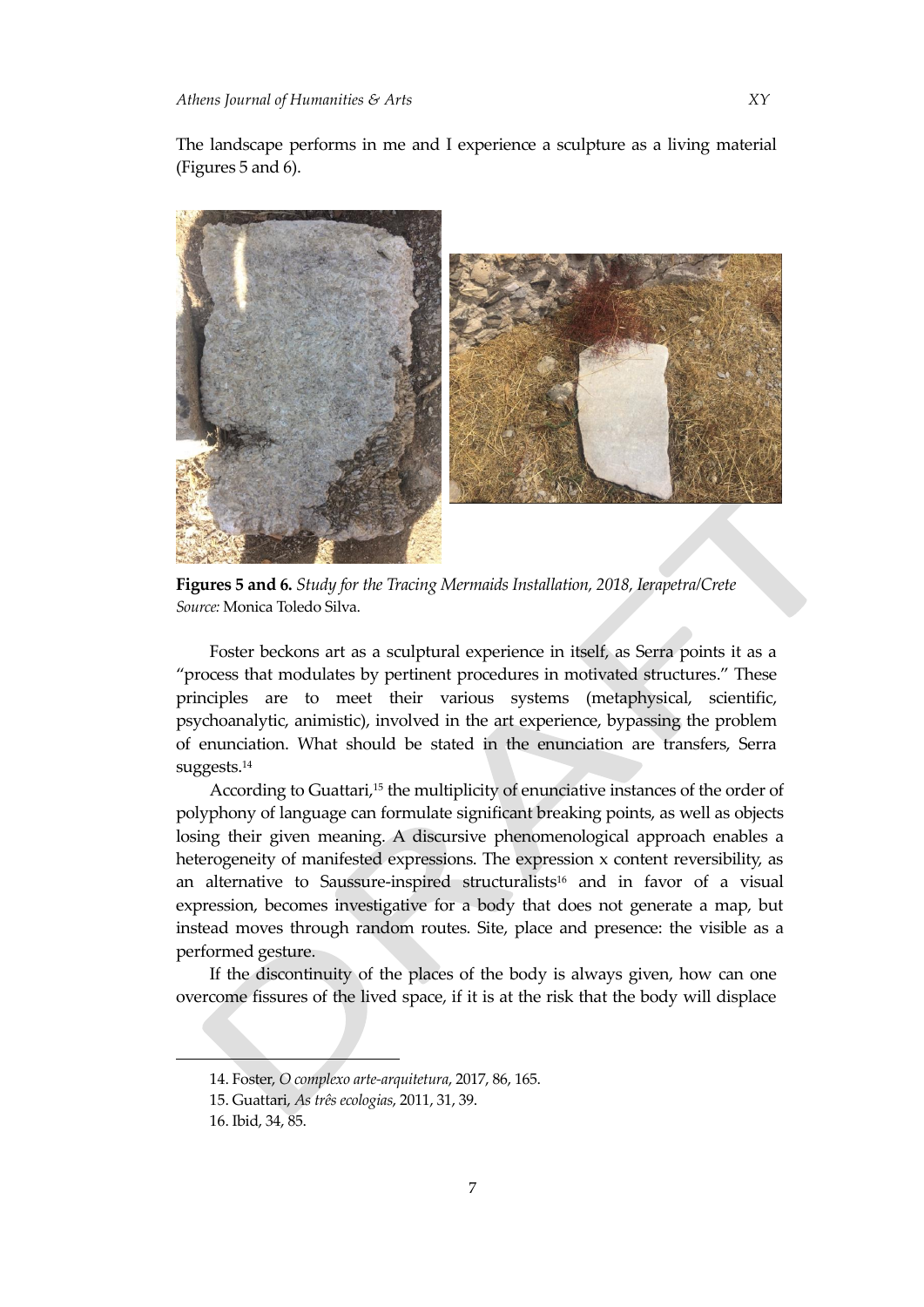organic oneness? With the discourse that its dispersal will emerge from the void where it raises some unknown figures?"<sup>17</sup>

### **Perception and Performance**

A created landscape as an extension of the body emerges as a visual solution of this set of attention; a landscape that also shifts in past and future times and is not tied to a spot: it is both singular and affected. The unfolding of a landscape as body phenomenon intensities. To create a landscape is to inhabit a time and a space created by a body in a present mode—to inhabit an embodied image.

For phenomenology philosopher Maurice Merleau-Ponty, <sup>18</sup> perception promotes an articulation of ideas and actions. In these, there occurs a process of reduction--the "liberating a thematic object from its effectiveness, operating a free variation". In this context corporeality is articulated on a multiplicity of levels: it is "constitutive of all experiences of the object;" corporeality "as a bond between me and things is the subject—object of sensitive experience"; and a reflection on it would reveal an "inadequacy of ordinary descriptive categories - subject and object, interiority and exteriority."

For Merleau-Ponty, <sup>19</sup> the living being is not a pure identity but a field: the "latent being is multiple, born in the thickness of a temporality and the availability of the being for diverse perspectives." Language would be merely an "articulation of a general expressive function." The minimalist object, therefore, in this approach, "engages the subject" in its given field.

Didi-Huberman<sup>20</sup> offers an idea: "the conception of language that transcends our lived experience incites us to search beyond the enunciation." In our memories, affections, traces, we perform discourses in visual forms. Landscapes of the other, landscapes of myself —subject and object mixed in virtual narratives.

Krauss<sup>21</sup> brings specificities that allow us to shift the attention from the object to the relation—to what she calls "specific relation". The way the object nature becomes exchangeable in a given situation will be in tune to a body behavior itself. The relationship between the object and its place, the meeting of objects and subjects, may characterize "intersubjective dialectics."

Presence is placed in what is preserved. The other is a sign, index of the past; object of chance; archaeological history; potential memory of a passing body, that my performance updates. Thus we return to a contemporary notion of sculpture:

<sup>17.</sup> Marc le Bot in Henri-Pierre Jeudy, *Le corps comme object d'art* (Armand Colin, 1998).

<sup>18.</sup> Maurice Merleau-Ponty, *O visível e o invisível (*São Paulo: Perspectiva, 2005), 33, 36. 19. Ibid, 66, 190.

<sup>20.</sup> Didi-Huberman*, O que vemos, o que nos olha*, 2013, 119.

<sup>21.</sup> Ibid, 66.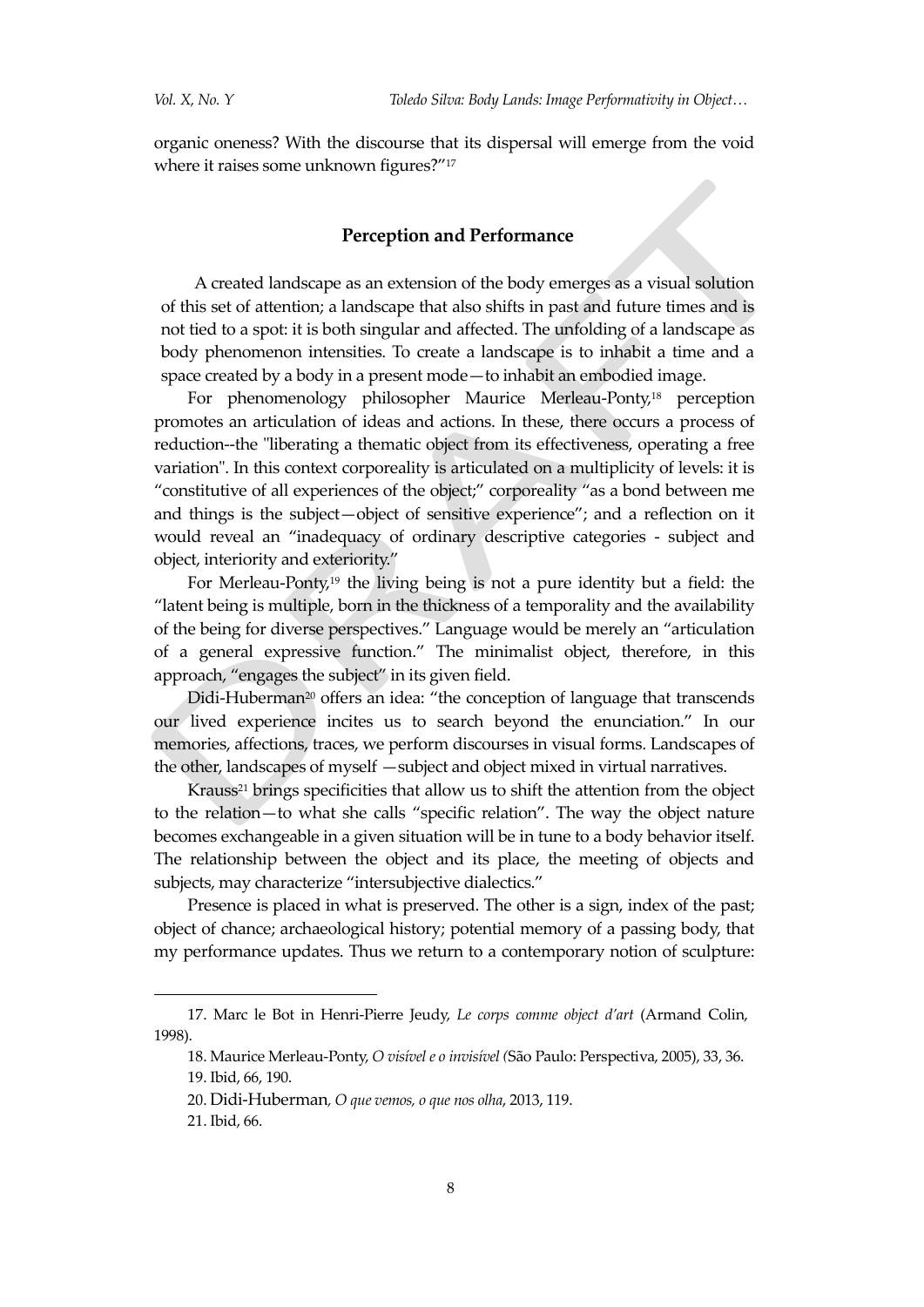performing an embodied continuity, occupying a spatial narrativity, connected to the notion of land art.

Presence as a given spot dedicated to a reminder of a body not so much as a mark but rather as a performative continuity of dialogic presentations. This dramaturgy that emerges from the encounter meets presence as an intervention field promoting the end of categories (virtual/material, object/sculpture) and enables a path of performed displacements, acting as a space of visibility: the visible as a performed gesture. This imagined gesture of visible acts as a performance of mobility: visibility itself as the act of being present.

The creation of a dramaturgy of the body is a trajectory through territories marked by presences that renew the present. It promotes in me a landscape as a state of presence. "Enunciative subjectivity, a narrative event, consists on situation and environment."<sup>22</sup> The presence of the other as an intervention in my affected body generates a perceptive image that will be the creation of body images—from my body's encounter with this other, in a "displacement in which something presents itself (as an action, idea, image) and gains visibility by establishing a new process with its surroundings."

Alain Martin suggests that the non-place of art resides in the body. Its dynamics of displacement, which at any moment, updates and turns a place into a territory, opens a space that comes from a "need to create fissures". In this cartography elaborated by body paths, I update my state of presence in the trace (the path remains) of the other. I perform the imaginary mark of the other and this trace that I perceive and perform (through the image I create) reinvents the nonplace of art in a visuality generated by the encounter.

Greiner<sup>23</sup> beckons on the "stage prior to language and artistic genres, at which body movement destabilizes evidence - that kind of movement would be the performative." Through cognitive processes, "image is not just what one sees, and vision is completed by a perceptive network."

The attributes of site-specific and land art meet us here. The idea of cartography as a performance generated by body spatiality is related to movement as an enunciative form and cartography itself as a mode of presence—to map an affected path. My trace is in their trace; the processes of visibility that meets the desire for visuality (my shadow meeting the other). Art as language, medium, narrative and aesthetics allows a previous dialectical spatiality, the "dialectic at work".

Territory as an appropriation of a place that becomes singular, performed by the body. Territory that is not only physical and that generates meanings. The presence of the other (Hellenic rocks designed by time) is organized in this

<sup>22.</sup> Ibid, 95, 121.

<sup>23.</sup> Christine Greiner, "A percepção como principio cognitivo da comunicação: uma hipótese para redefinir a prática da performance," in *Corpo em Cena 6* (São Paulo: Anadarco, 2013).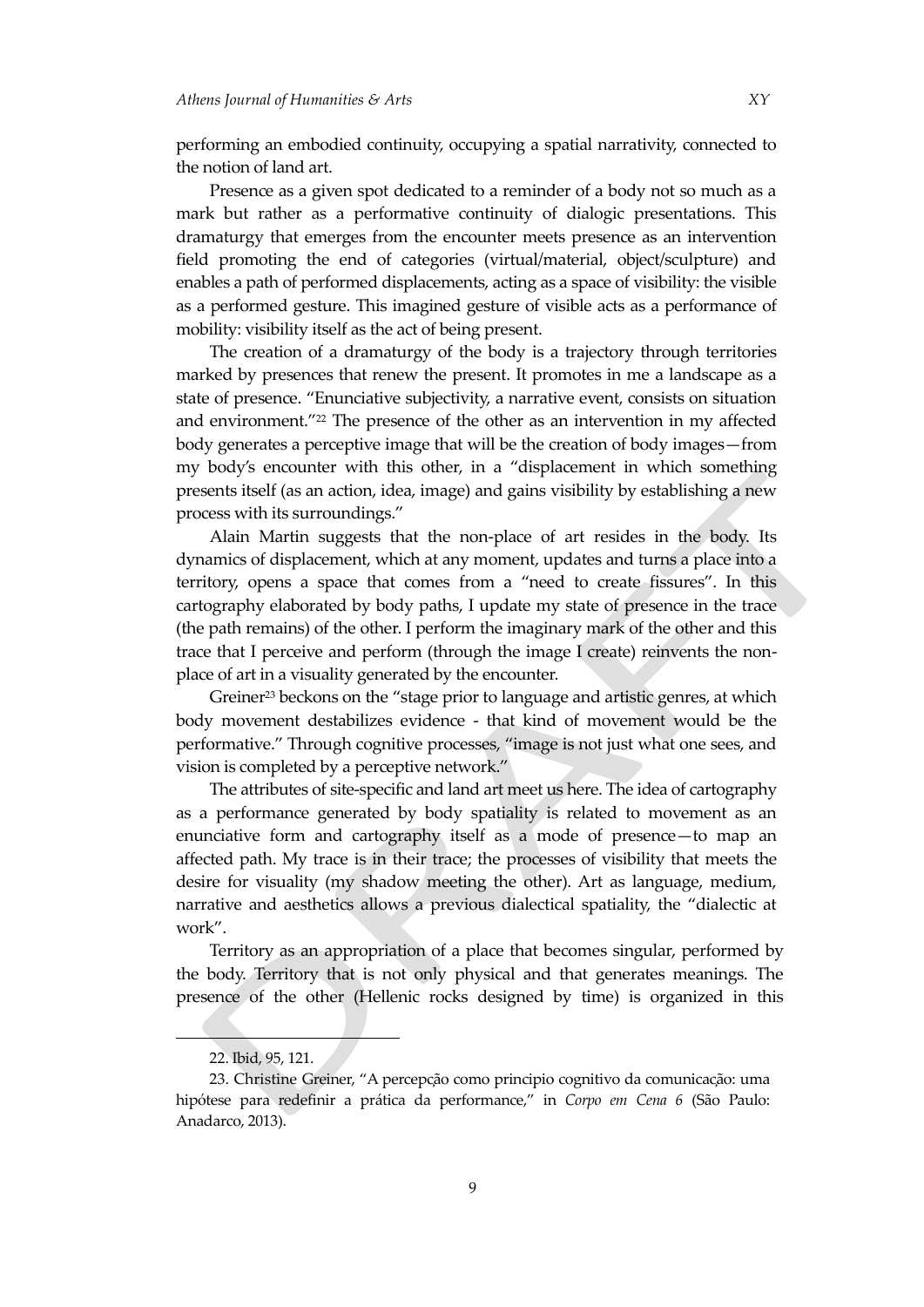remaining territory where what remains is organized in infinite possibilities of attachment to the present time. The rocks perform their presence in my shadow, an image affected by my own mobility in this path of moving cartography. Body lands become what evolves, not what remains.

A random minimalist sculpture comes into existence as a body since the encounter with my image creates this territoriality that legitimizes a place. The shadow's (the image of my present body) quality of recategorization this place touches the object and evolves it to a body, live thus petrified as visual noise out of the landscape.

"A presence cannot simply be distinguished from absence - the two are complex in their relation."<sup>24</sup> The quality of shadow as a virtuality creates interference in the present and acts as an image that touches the object, which is not a ruin but visual noise and virtuality, like a self of its own. This phenomenological meeting of bodies—rock and shadow, body and image, two moving figures that present themselves—demarcate a dynamic territoriality which is performed because it is not tracked, planned or mapped.

Medium becomes a singular cartography made by the displacement quality of bodies and of territories, creating possibilities. This creation of spatiality will be embodied and updated in the images of these subject and object exchanged to object and subject of one another. "The immemorial, the precise places of what is absent from our knowledge, the role of the forgotten in language is to intensify the absence inherent in memory. Immemorial is both presence and absence, intensified."<sup>25</sup>

"A time-crafted sight that would allow time to be unfolded as a thought, that would leave time to space in order to retract in another way, to convert over time."<sup>26</sup> Phenomenology turns itself into artistic substance. Fried evokes the critical distance of the temporality of time, past and to come, approaching and receding simultaneously; the experience of being distanced or invaded by the presence of another body.

Henri Bergson brings the concept of corporeality linked to virtuality and actualization, as its subdomains. Thus is the dramaturgy of the body: a mode of presentation of a self and another as an extension of one's own; dramaturgy as a performance of affection when meeting bodies in a sudden simultaneity of times are embodied to the present in every form. Ruins have just met a new visuality.

> This very intensity of place brings into play the mobility of spatiality. Karmen Mackendrick

<sup>24.</sup> Didi-Huberman, *O que vemos, o que nos olha*, 2013, 142.

<sup>25.</sup> Cauquelin, *Frequentar os incorporais*, 2008, 43.

<sup>26.</sup> Didi-Huberman, *O que vemos, o que nos olha*, 2013, 150.